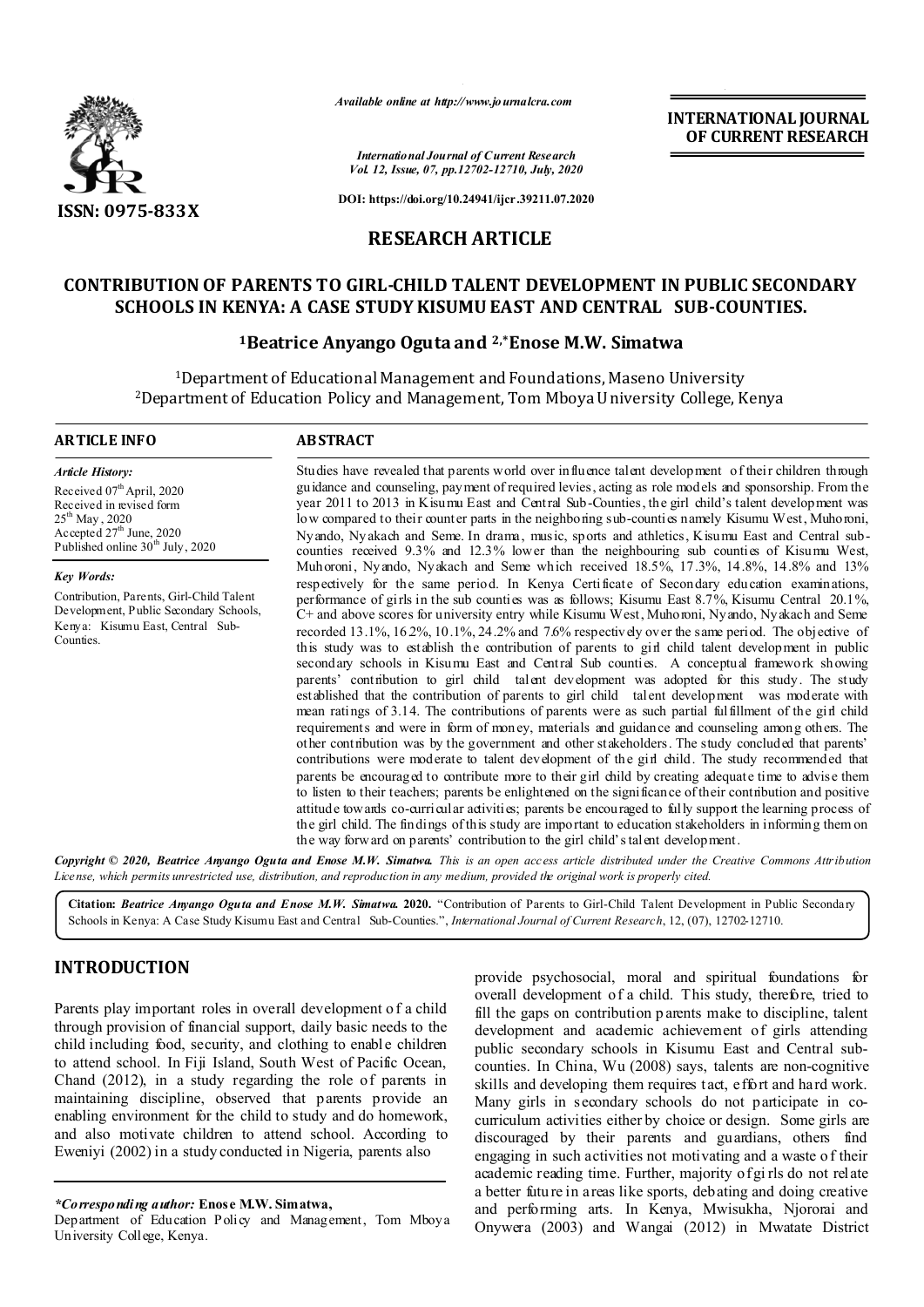supported the vital role adequate involvement in co-curricular activities play in the development of teenage girls, yet this area continues to get less attention as a component of the curriculum. Exceptionally, some schools have produced exemplary girls in talent-based activities in Kisumu East and Central sub counties and have received national awards over the years (Kisumu County Education Office, 2013). Wu (2008) emphasized the contribution of culture and parenting style as crucial in talent development, supplementing the efforts of teachers in schools. Wangai (2012) investigated determinants of d evelopment of students' talent in co curricular activities in secondary schools. The study used descriptive survey design. The findings indicated that 76% o f students thought that there was no positive parental involvement in co curricular activities. This study examined how parents help their girl child to develop different talents and also create for them an environment to improve the skills as perceived by selected stakeholders. This study adopted descriptive survey design using in depth interviews, questionnaires and secondary document analysis. In Kisumu East and Central sub-counties parents are expected to contribute to their children's talent development.

The studies reviewed indicate contradicting views, for instance in China, Wu (2008) says some parents discourage their children from participating in co curriculum activities. In Kenya, Mwatate District, Mwisukha, Njororai and Onywera (2003) indicated that contribution of parents is vital while Wangai (2012) indicated that parents do not contribute. What was not known was the contribution of parents to girl child talent development in public secondary schools in Kisumu East and Central sub-counties. The studies had not distinguished between the boy child and the girl child talent development. This is the knowledge gap the study sought to fill using Kisumu East and Central sub-counties as the site o f the study.

**Research Objective:** The objective of the study was to establish the contribution of parents to girl child talent development in public secondary schools in Kisumu East and Central sub counties.

**Synthesis of literature on parental contribution to girlchild talent development in public secondary schools:**  Talents are non-cognitive skills, and developing them requires tact, effort and hard work, as the Chinese put it (Wu, 2005). Talents, once developed, require an environment in which they can be nurtured so that they are ingrained as a habit. Wu (2006) adds that non-academic areas of excellence in schools include leadership skills, participation in different sportive and competitive games, and clubs and societies like debating, drama, music, wildlife, mathematics and science clubs among others.

The role of parents in identifying and fostering a child's nonacademic talent cannot be gainsaid, in especially parents who understand that academic achievement of a child is not only in passing his/her examinations. The study by Wu (2008) stressed that talent development in children and adolescents depend much on culture and parenting style, the contribution of parent and cultural backgrounds of the girls in secondary schools need to be examined to find their link with academic excellence. Parents help their children develop different talents by creating an environment where they can improve the skills.

Specific areas of measuring these skills are in voluntarism, volition jobs, and enthusiasm about a task; areas in which Gardner (1995) asserts that require concertedness. Alfeld-Liro, Fredricks, Hruda, Patric and Ryan (1998), in a study that examined the role o fp arents in nurturing talents in adolescents stressed that parents play integral role in identifying the talents in their children, creating good environment by encouraging and supporting children, spending time with children, signing them up in specific academies, and sponsoring group activities for the children. They also noted that parents promote their children in extracurricular activities while at home because it keeps them out o f trouble, balances out their s chool work, and teaches them to value discipline and team work. Zhou and Kim (2006) in China noted that parents work hard in helping their children develop different talents as a prestige and as a way to save the image of the family, meaning attitude and perception of parents in parenting is paramount. Leung (2005) reported that common styles of parenting that shape talent development include authoritarian (e.g. strict demands and control), authoritative (e.g. warmth, acceptance), and permissive. Parents can also influence talent development and future career choices by exposing their children through field excursions and exhibitions, nature tours and children's holiday seminars where they can interact with a diverse other children. In the US, Weiss (2006) asserted that it is important to note th at through children's, parent's participation, they not only gain cognitive and social development, but also develop positive attitudes and behaviors, talent, personality and potential skill development. Damarin (1995) observes that physical activities enhance neural activity in the brain, and has a positive correlation with academic achievement. Parents influence their children in choosing extra-curriculum physical activities – as seen in children whose parents are themselves athletes and artists.

In Kenya performance in co-curricular activities though important, are never considered in grading students. However, good performance in co-curricular activities is recognized by certificates and other prizes. Many schools designate certain days of the week for di fferent co curricular activities which are compulsory for all students. Nonetheless, participation of girls in such activities depends on the school in terms of facilities and skilled/interested teacher. Schools make traditions in specific extra-curricular activities  $-$  few schools offer music as a subject and so readily coach learners in competitive aurals, those with swimming pools will encourage students into swimming classes. Sportive games are competed for by single gender, while other skills like drama, subject clubs and debating are mixed gender activities. Therefore, a parent with a talented child in a specific skill will look for a school that can nurture the skill and also pay extra levies needed. Yet, other parents would not allow their children to engage in any co curricular activities even if the school o ffers it.

Wangai (2012) observed insu fficient positive parental involvement in the co-curricular activities that their children participate in. Rintaugu (2013) Kenya, asserts that parents as important participators contribute towards influencing the teaching and learning of Physical Education (PE) by serving as role models, encouraging and supporting schools through sponsorships fee payment and attendance to s elected activities such as sports days, PE exhibitions. Despite having a well articulated co-curricular activities within the Kenyan secondary schools (Ogochi, 2011), it is less understood the extent to which parents are involved in actualization of these activities in girl students to reach competency levels in specific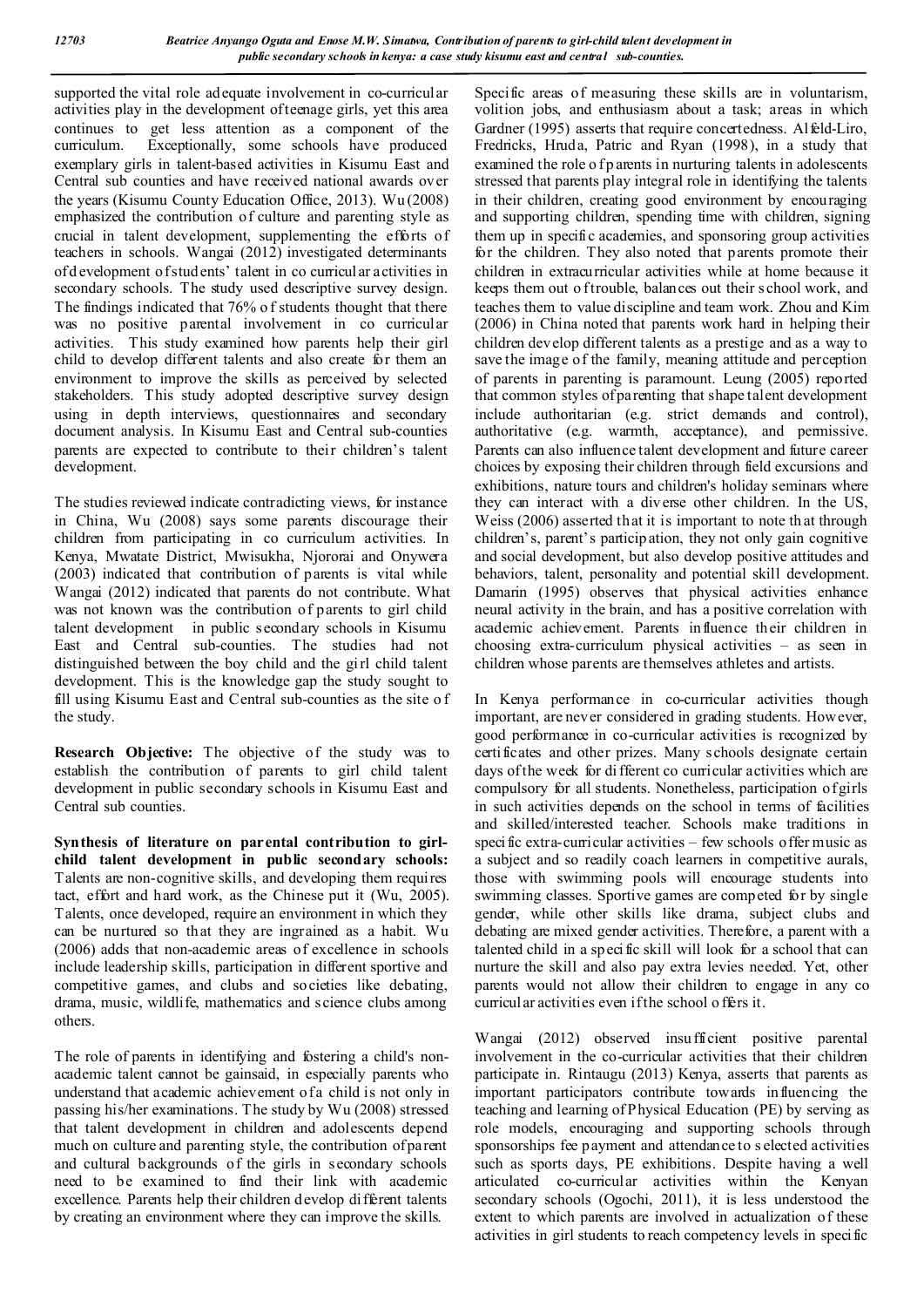talents. Wangai (2012) focused on general determinants of the development of students' talents in co-curricular activities in Secondary Schools in Mwatate District, but did not focus on parents' role. The study targeted a population o f 170 students and co curricular teachers from 17 schools. Questionnaires were used to collect data. Content analysis and descriptive statistics were used to collect data. In the findings, 76% of the students thought there was no positive parental involvement in co curricular. Ogochi and Thinguri (2013), used a proactive naturalistic mixed approach of observing students' participation in various activities in Trans Mara sub-county. This study used a similar approach, but focused on contribution of parents to talent development in public secondary schools in Kisumu East and Central sub-counties to bridge the knowledge gap.

## **Conceptual Framework**

The conceptual framework is a diagrammatic representation of the relationship between variables o f a study.This conceptual framework was used to focus on the variable of the study. It was formulated based on grounded theory (Leedy & Ormrod, 2005) which states that, in the absence of a relevant theory, data available in the literature can be used to develop a conceptual framework to guide the study. The conceptual framework (Figure 1) postulates that parents can contribute to girl child's physical discipline, academic discipline, talent development and academic achievement. This expectation is vested in the Children's Act 200l, Constitution of Kenya 2010 and other international laws such as the international bill of Human Rights, 1948.



#### **Figure 1. Parental Contribution to Girl Child's Talent Development in secondary schools**

From Figure 1, it can be observed that parents can and do provide financial support and basic needs to the children including food, security and clothing to enable them to attend school. Eweniyi (2002) in a study in Nigeria adds that parents also provide psy chosocial, moral and spiritual foundations for overall development of a child. Straus and Mouradian (1998) in a study in USA noted that physi cally disciplining a child serves both to punish and to guide. As a punishment it is an intentional infliction of pain hoped to correct a wrong behavior; as a guide it aims to forestall or deter bad behavior in the children. Parents us e physical punishment as a normative parenting tool geared towards influencing stud ent's attitudes and behaviors. Gershoff and Bitensky (2007); McCure and May (2008) in the US add that such physical pain inflicting methods include hitting, slapping, punching, kicking, pinching, shaking, shoving, withdrawal of attention, withholding of basic requirements and withdrawal of privileges.

Bempechat (1992) in a study argues that, while home environment stimulate or inhibit adolescents learning, there are many occasions that the parent literally become an active participant in not only the activities of the school, but also the learning and progress of their individual children in school. Therefore, parents contribute a great deal in laying the academic discipline foundation for their daughters. Chand (2012) states that parents provide enabling environment for the child to study and do homework while Pasternak (2013) noted that parents help their daughters to observe perseverance and diligence at s chool work, timely completion o f tasks (meeting) deadlines and schedules), setting academic and future life goals and on doing unpleasant tasks. Wu (2008) in China states that parents help their children develop di fferent talents by creating an environment where they can improve their skills. Alfeld-Liro, Fredricks, Hruda, Patric and Ryan (1998) in San Diego add that Parents play integral role in identifying the talents in their children, encouraging and supporting their children, spending time with them, exposing them through field excursions and exhibitions where they can interact with a diverse other children. Gavin and Damarin (1995) in a study in New York observe that physical activities enhance neural activity in the brain and have a positive correlation with academic achievement.

Parental contribution, therefore, is expected to enhance girl child, talent development and academic achievement. Hyman (1996) emph asized in a study that punishments make students feel vi ctimized, fatigued and dejected with difficulty to sleep; the children, feel sad and worthless and importantly, they have difficulty concentrating in especially instructional work, leading to lowered academic achievement. Findings from a study in Fiji regarding parental contribution by Chand (2012) support that parents play a pivotal role in maintaining discipline in their children in schools whereas lack of their support gives rise to a number of problems such as swearing, bullying, truancy, alcohol abuse, glue sniffing, lying, bullying, gross insubordination, stealing, neglect or refusal to work, rebelliousness, graffiti, fighting, smoking and amorous sexual relationship. Students with these problems in school do not have time to concentrate in their school work and studies, therefore they cannot perform academically.

Gitome, Katola and Nyabwari (2013) in their study added that, such behaviors negatively relate to academic performance in school. Adeyemo (2005), in a study in Nigeria regarding parental contribution found that parental involvement in their child's school environment significantly affected their academic achievement. Alfeld-Liro *et al.* (1998) noted that parents promote their children in extracurricular activities while at home because it keeps them out of trouble, balances out their school work, and teaches them to value discipline and team work. Damarin (1995) observed that physical activities enhance neural activity in the brain, and has a positive correlation with academic achievement. Keith *et al.* (1993) observed that students whose parents were involved in checking their homework had higher achievement than students whose parents were not involved in checking homework. On the contrary, where there is no provision of lockers the child may be tempted such that i f there to steal and where there are no adequate facilities for preps the child cannot undertake studies as expected. School culture may also affect in that a school that has rampant stealing then there will be no improvement however much they try. This conceptual framework will be helpful to the researcher to focus on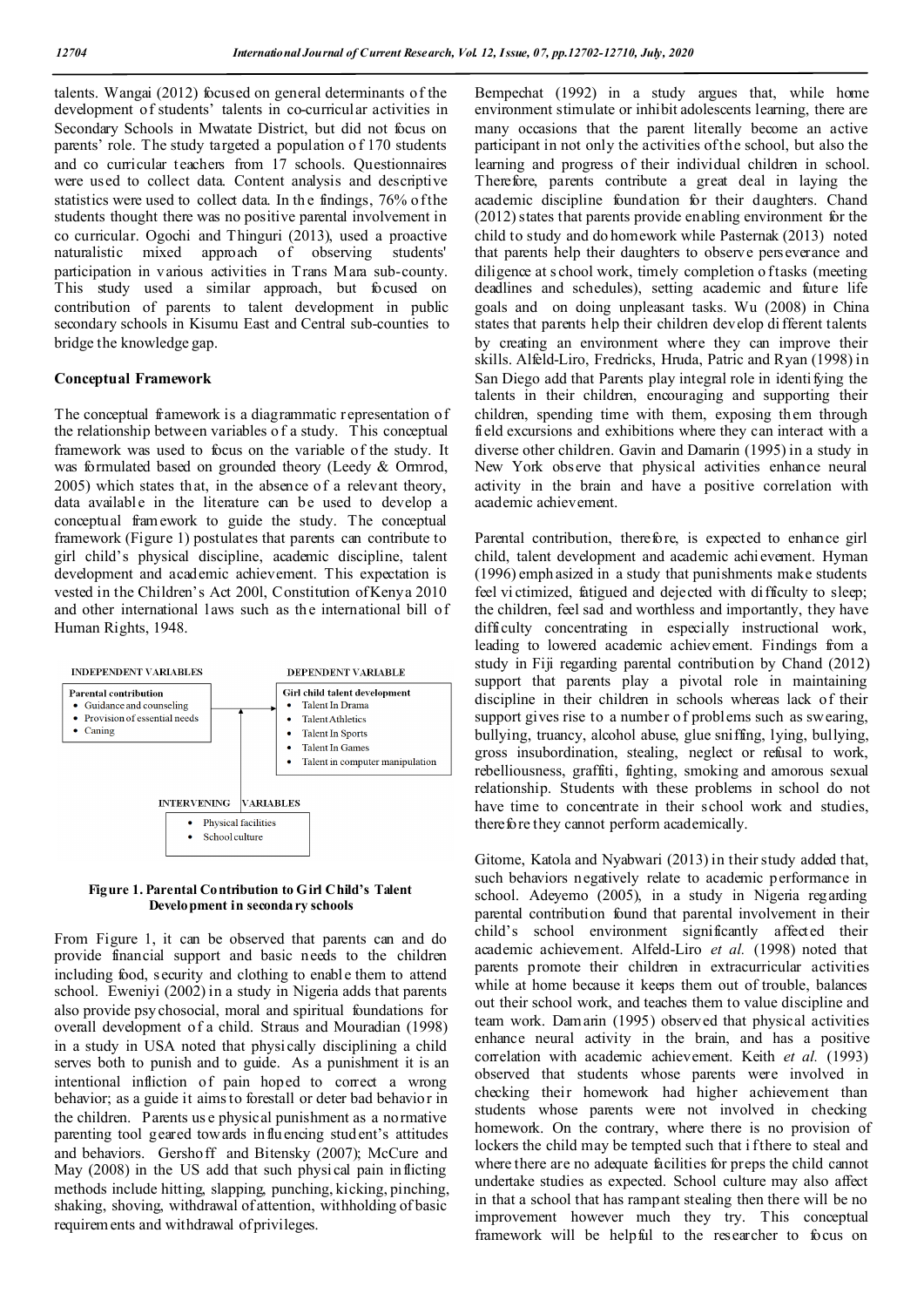contributions parents make to girl child education as well as when collecting data.

# **RESEARCH METHODOLOGY**

A conceptual framework showing parents' contribution to girl child talent development was adopted for this study. Descriptive survey research design was adopted. Study population consisted of 405 parents, 405 girls, 26 deputy head teachers and 177 classteachers from 26 public secondary schools. Fisher's formula was used to determine sample sizes of 197 form 4 girls and their parents (197) and 121 class teachers who were sampled using simple random sampling technique. Saturated s ampling technique was used to select 24 deputy head teachers. Questionnaires, interview schedules, observation guide and document analysis guide were used to collect data. Face and content validity was established by experts in educational administration. Reliability of the instruments was ascertained by a pilot study using test re-test method involving 37(10%) respondents. Pearson's r coefficient for class teacher questionnaire w as 0.78 and girl child was 0.8 at a set P-value of 0.05. Quantitative data were analyzed using frequency counts, percentages and means. Qualitative data were transcribed and analyzed in emergent themes and sub themes.

## **RESULTS**

## **Return Rate of Questionnaires**

**Table 1. Return Rate of Questionnaires**

| Respondents    | Number Issued | Num ber returned | Percentage |
|----------------|---------------|------------------|------------|
| Class Teachers | 121           | 121              | 100%       |
| Girl Child     | 197           | 197              | 100%       |

From Table 1, it can be observed that the return rate was  $121(100\%)$  for class teachers and  $197(100\%)$  for girl children. It can be noted that some sections of questionnaires were not filled. However according to Oso *et al.* (2009) the acceptable response rate for survey questionnaire administered personally by the researcher is achieved when the questionnaire return rate is between 80% to 85%. This was achieved because the instruments in this study were personally administered by the researcher to the respondents. With percentage o f 100% return rate it means that the response was good enough for the study and the gaps left therefore had no impact.

**Demographic Data of Respondents:** The respondents included: Deputy Principals, Class teachers, parents and girl children in public secondary schools in Kisumu East and Central sub-counties. From Table 2, it can be observed that male class teachers were 42 while female class teachers were 79. This means equal representation in terms of gender on what is required in terms of responses as loco parentis. T heir level of education as 99% degree and above qualification would enable them to respond to questions effectively and to give authentic in formation on parental contribution. They also understand contribution of parents towards physical discipline, academic discipline and talent development to improve academic achievement in the girl child. The girl child with age of 15years and above are old enough to be able to distinguish/recognize parental contribution through questioning use of money paid.

### **Table 2. Demographic Characteristics of Respondents**

| Respondents                | Class Teachers (CT) |               |
|----------------------------|---------------------|---------------|
|                            | F                   | $\frac{0}{0}$ |
| Gender                     |                     |               |
| Male                       | 42                  | 34.7          |
| Female                     | 79                  | 65.3          |
| Total                      | 121                 | 100           |
| Highest Level of Education |                     |               |
| Certificate                |                     | 2.5           |
| Diploma                    | $\frac{3}{3}$       | 2.5           |
| Degree                     | 86                  | 71.1          |
| <b>Masters</b>             | 24                  | 19.8          |
| PhD                        | 5                   | 4.1           |
| Total                      | 121                 | 100           |
| Girl Child's Age           |                     |               |
| $15-18$ yrs                | 153                 | 77.7          |
| 19yrs and a bove           | 44                  | 22.3          |
|                            | No of Students      | Percentage    |
| Type of School             |                     |               |
| Mixed Day                  | 141                 | 71.6          |
| Girls boarding             | 56                  | 28.4          |
| Total                      | 197                 | 100           |

They are able to understand the fee structure and purpose of money paid, and can question money which h as been p aid and not receipted. If the parent is not educated, they can explain whether parent is making any contribution on them or not. They also understand discipline and already know their careers.

School Data: A good number of schools were of double stream and more with total population of 50 students and above p er stream indicating a low teacher student ratio which may have a negative implication on physical discipline thus demand more on parental contribution. Boarding and day schools call for di fferent forms o f contribution as schools make specific requests. For instance, boarding schools directly demand for visiting days whereby parents are reminded of their need for contribution unlike the day schools where children go home every day and parents are expected to contribute.

## **Research Question:**

The research question responded to was; what is the contribution of parents to Girl Child talent development in public secondary schools in Kisumu East and Central sub counties? The class teachers and girl child were asked to rate on a 5-point rating scale the contribution of parents to talent development of the girl child. Their responses were analysed and the results were as shown in Table 3.

From Table 3, it can be observed that contribution of parents to talent development of the girl child through paying for sports/games participation such as football and athletics was moderate  $(M=3.15)$  and high  $(M=3.64)$  respectively. The overall mean was 3.40 which meant that p arents' contribution to girl child talent development was moderate through paying for sports/games participation such as football and athletics. Class teachers and the girl child rated contribution of parents to girls' talent development through paying academic tours such as scouts camping and benchmarking as moderate (M=3.30) and high (M=4.08) respectively. The overall mean was 3.69 which meant that parents' contribution to girl child talent development was high through p aying academic tours such as scouts camping and bench marking.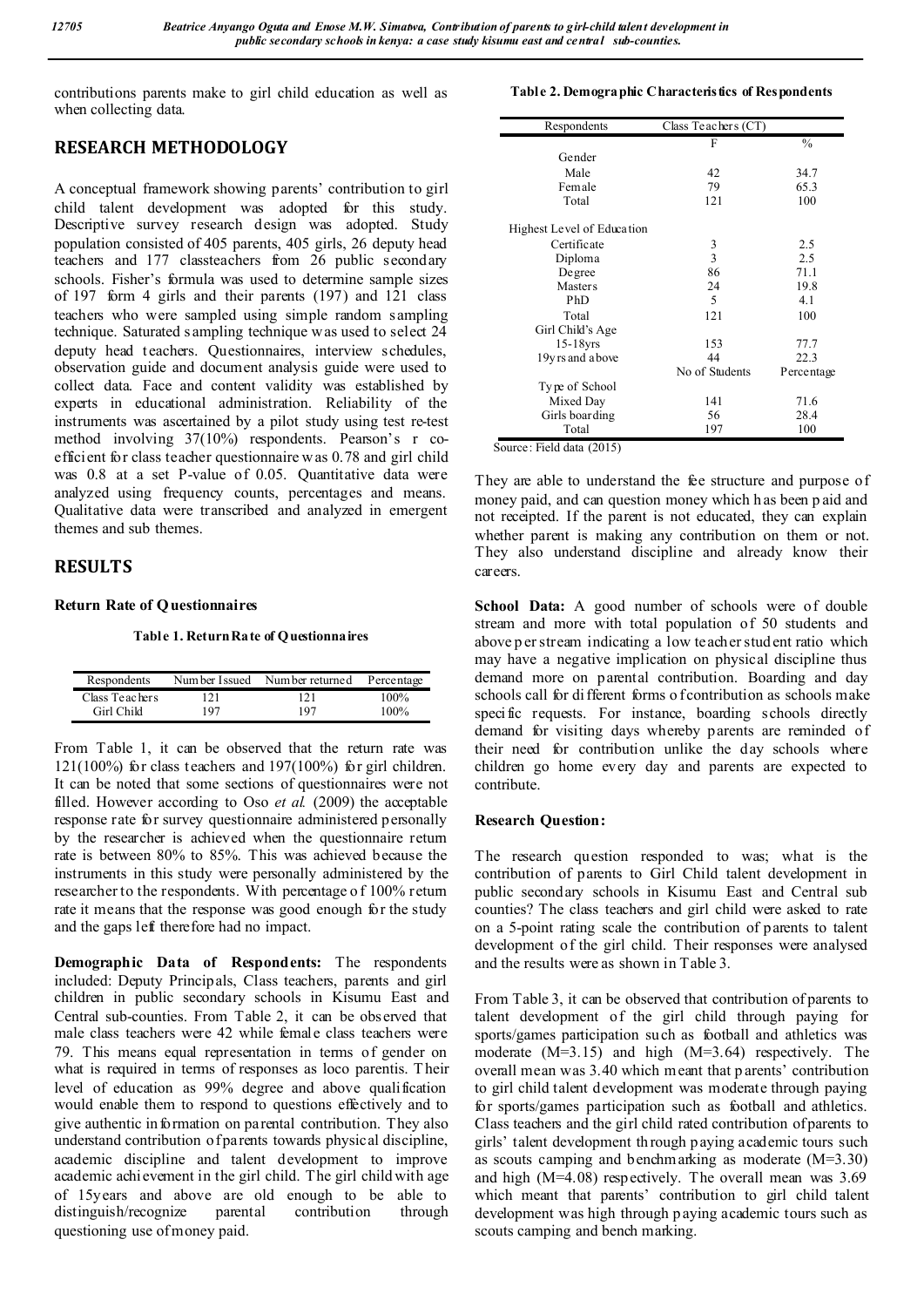| Aspects of Contribution                                                                   | <b>RES</b>    | Mean | Overall Mean |
|-------------------------------------------------------------------------------------------|---------------|------|--------------|
| Paying for sports /games participation e.g. games, athletics                              | Class Teacher | 3.15 | 3.40         |
|                                                                                           | Girl Child    | 3.64 |              |
| Providing sports/ games needs .e.g. hockey, handball, rackets                             | Class Teacher | 2.70 | 3.29         |
|                                                                                           | Girl Child    | 3.88 |              |
| Paying for clubs /societies participation e.g. Christian Union, Young Christian Societies | Class Teacher | 2.35 | 2.74         |
|                                                                                           | Girl Child    | 3.14 |              |
| Paying academ c tours e.g. scouts, benchmarking, public speaking                          | Class Teacher | 3.30 | 3.69         |
|                                                                                           | Girl Child    | 4.08 |              |
| Paying for participation in diama, music e.g. in festivals                                | Class Teacher | 2.80 | 3.28         |
|                                                                                           | Girl Child    | 3.76 |              |
| Giving prizes for talent                                                                  | Class Teacher | 2.80 | 2.89         |
|                                                                                           | Girl Child    | 2.98 |              |
| Sponsoring for participation at regional national                                         | Class Teacher | 2.15 | 2.62         |
|                                                                                           | Girl Child    | 3.10 |              |
| Guidance/counseling on co-curricular importance e.g. before departure                     | Class Teacher | 2.75 | 3.30         |
|                                                                                           | Girl Child    | 3.86 |              |
| Acting role model in talent development e.g. football, volley ball                        | Class Teacher | 2.55 | 3.05         |
|                                                                                           | Girl Child    | 3.56 |              |
| Overall Mean                                                                              | Class Teacher | 2.73 | 3.13         |
|                                                                                           | Girl Child    | 3.56 |              |

## **Table 3. Parents' Contribution to Talent Development of the Girl Child as rated by the Class Teachers and the Girl Child (n=121, n=197)**

KEY: RES – Respondents CT- Class teachers, GC-Girl Child n- Sample size; Interpretation of Mean Ratings 1.00-1.44 = Very Low

1.45 -2.44 = Low; 2.45 -3.44 = Moderate; 3.45 -4.44 = High; 4.45 -5.0 = Very High

Class teachers and the girl child rated the contribution of parents to girl child talent development through paying for participation in drama/music such as drama festivals and music festivals as moderate  $(M=2.80)$  and high  $(M=3.76)$ respectively. The overall mean was 3.28 which meant that parents' contribution to girl child talent development was moderate through paying for participation in drama/music. Class teachers and the girl child rated the contribution of parents to girl child talent development through giving prizes for talent such as verse speaking and art work as moderate as the means were (M=2.80) and (M=2.98) respectively. The overall mean was 2.89. Class teachers and the girl child rated the contribution of parents to girl child talent development through sponsoring for participation at regional/national level as low  $(M=2.15)$  and moderate  $(M=3.10)$  respectively. The overall mean w as 2.62. This meant that parents' contributed to girl child talent development through paying for sports/games participation, paying for academic tours, paying for participation in drama and music, giving prizes for talent, sponsoring for participation at national/regional level. Contribution of parents to girl's talent development through paying for clubs/societies such as Christian union and Young Christian Societies was rated as low (M=2.35) and moderate (M=3.14) respectively. The overall mean was 2.74 which meant that parents' contribution to talent development of the girl child was moderate through paying clubs/societies such as Christian union and young Christian societies.

Class teachers and the girl child rated the contribution of parents to girl child talent d evelopment through acting as role model such as in football and in volleyball as moderate  $(M=2.55)$  and high  $(M=3.56)$  respectively. The overall mean was 3.05 which meant that parents' contribution to talent development of the girl child was moderate through acting as role models in terms of playing football and volleyball among others. Class teachers and the girl child rated the contribution of parents to girl child talent development through providing sports/games needs such as hockey sticks, rackets, soccer shoes which costs Ksh.1500 as moderate (M=2.70) and high (M=3.88) respectively. The overall mean was 3.29 which meant that parents' contribution to talent development of the girl child was moderate through provision of sports/games

needs in terms of hockey sticks, rackets and soccer shoes among others. Class teachers and the girl child rated the contribution of parents to girl child talent development through guidance/counseling on co curricular importance such as counseling before departure for games as moderate (M=2.75) and high (M=3.86) respectively. T he overall mean was 3.30. This meant that parents' contribution to talent development o f the girl child was moderate through guidance/counseling on co curricular importance such as before departure for games. Overally, the contribution of parents to girl child talent development was rated as moderate by class teachers (M=2.73) and high by the girl child  $(M=3.56)$ . The overall mean was 3.13 which meant that the contribution o f parents to girl child talent development was moderate as perceived by selected stakeholders through paying for sports/games participation, providing sports/games needs, giving prizes for talent, guidance/counseling on co-curricular importance among others.

## **DISCUSSION**

It is important to note that schools charge activity fee of Ksh. 1,200 per year that cater for sports/games participation, participation in drama/music, participation in any co curricular activity at regional/national level. Motivation charges are also done for academic tours and talent prizes upon agreement with parents. All charges are included in the school fees. T his meant that parents have no option but to pay for sports/games participation, drama/music participation, regional/national level participation, academic tours and prizes. These views were supported by questionnaire findings from the deputy principals and parents which indicated that parents contributed to talent development of the girl child through paying Ksh.1, 200 for sports/games participation, paying for participation in drama/music, sponsoring for participation at regional/national level, paying for academic tours and giving prizes for talent. One deputy principal however stated, " fee payment of Ksh. 27,000 per year is not done promptly by most parents however, some children always overstay at home when sent home for fee. We have to call them back at times because otherwise you have no students to teach." One parent, Mrs. Rose (pseudonym) whose daughter won a talent award to China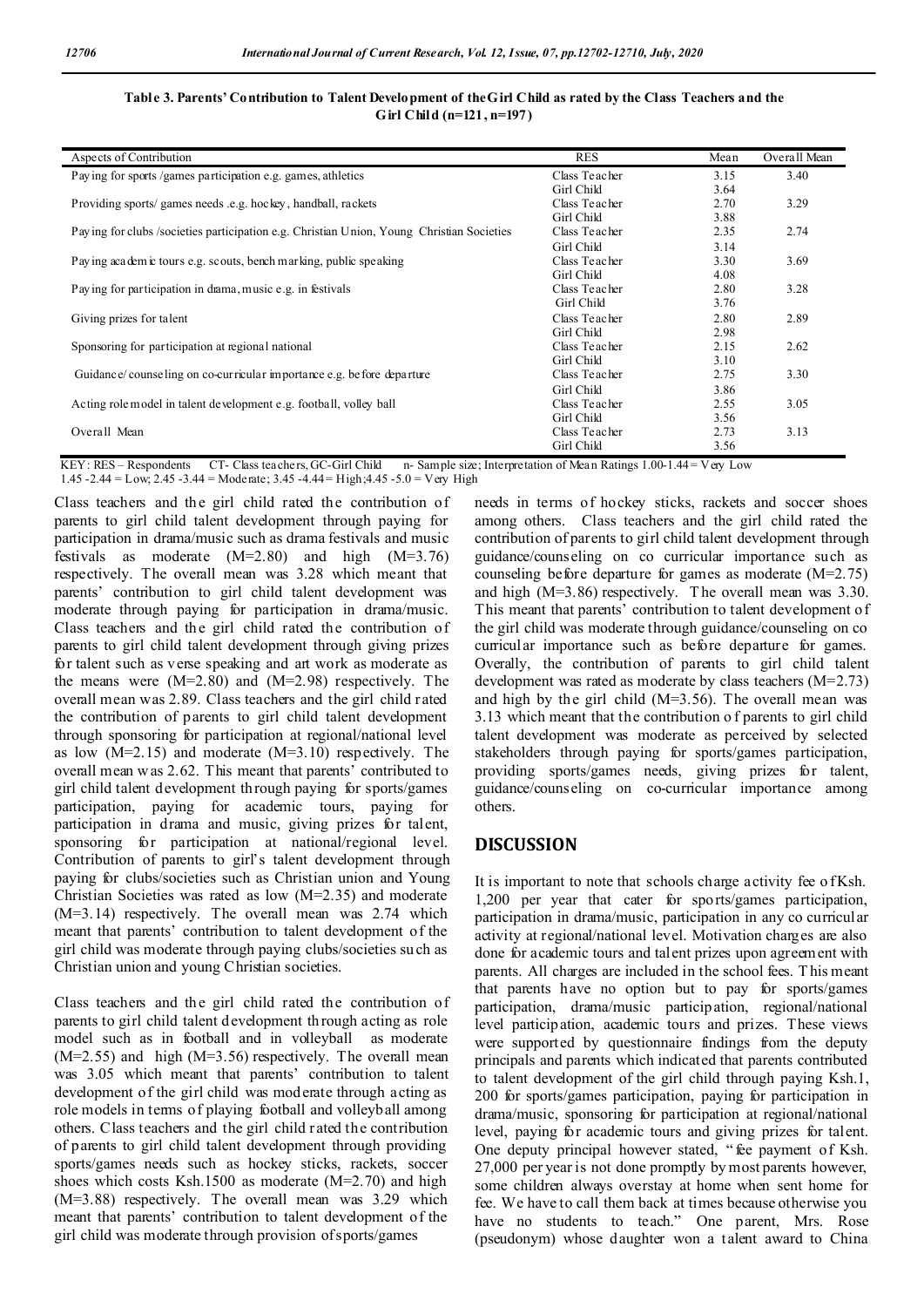stated, "I am not able to raise Ksh.20, 000." Fee register revealed huge balances of fee which lead to absenteeism of the students from school. The findings concur with those of Damarin's (1995) study which noted that physical activities enhance neural activity in the brain and have positive correlation with academic achievement. T his was supported by Alfed-Liro *et al.*'*s* (1998) study who observed that parents play integral role in identifying the talents in children, creating good environment by encouraging and supporting children, signing them in specific academies and sponsoring group activities for the children. This implies that developing talent require tact effort and h ard work from parents. Damarin (1995) focused on Gender and Mathematics from a feminist stand point while Alfed-Liro *et al.* (1998) focused on nurturing teenagers talent-The role of p arents, teachers and coaches. Both studies did not measure the contribution of parents.

Parents' contribution to talent development of the girl child was moderate through paying clubs/societies such as Christian Union and Young Christian Societies. These views were supported by questionnaire findings from deputy principals and parents which indicated that parents contributed to talent development of the girl child through paying for club/societies. One deputy principal highlighted, "We are about to call off a wildlife trip toNakuru if all the parents do not to p ay the Ksh. 500 per child requested from them." One parent stated, " My daughter is a good swimmer but must now drop it and start concentrating in her academics." Annual General Meeting minutes revealed various co curricular activities offered in the school, implying that co curricular is important. . T he findings were consistent with those of Weiss's (2006) study which observed that it is important to note that through children's parents' participation, they not only gain cognitive and social development but also develop positive attitudes and behaviors, talent, personality and potential skill development. T he study by Leung (2005) supported this by noting parents can also influence talent development and future career choices by exposing their children through field excursions and exhibitions, nature tours and children's holiday seminars where they can interact with diverse other children. Weiss (2006) focused on Family involvement in Early Childhood Education while Leung (2005) focused on modeling of p arenting style in Hong Kong, China. Both the studies did not measure the contribution of parents.

Parents' contribution to talent development of the girl child was moderate through acting as role models in terms of playing football and volleyball among others. These views were supported by questionnaire findings from deputy principals and parents which indicated that parents contributed to talent development of the girl child through acting as role models. One deputy principal explained, " some of our parents have mentioned they participated in co curricular activities while in school." One parent, a father, Mr. John (pseudonym) emphasized, " I was a very good soccer player and was offered employment by a company due to that." Children who see their parents as role models are more encouraged and get interested in co curricular. The findings of this study concur with those of Rintaugu's (2012) study in which it was observed that parents influence their children in choosing extra curriculum physical activities as seen in children whose parents are themselves athletes and artists although the study dwelt on parental role o f influence in the teaching-learning of physical education and did not measure the contribution of parents.

Parents' contribution to talent development of the girl child was moderate through provision of sports/games needs in terms of hockey sticks, rackets and soccer shoes among others. The rating of the girl child could be considered realistic because sports/games needs are different and therefore children's needs differ at any one time of which the class teacher is not aware if they are provided. These views were supported by interviews from the deputy principals and parents which indicated that parents contributed to talent development of the girl child through providing sports/games needs. One deputy principal however expressed, "provision by most of our parent is mainly done when the students join Form one. Some children in this school play bare feet and others do so in their school uni form." One parent stated, " I do not see the need o f providing sports/games needs for a girl in F4 class who is about to complete high school." Occurrence records revealed donations of shoes and track suits from Non-Governmental Organizations to players in the school, implying that the items are important. Findings of this study concur with those of Zhou and Kim's (2006) study which observed that parents work hard in helping their children to develop different talents as a prestige and as away to save the image of the family. The study focused on Community forces, social capital and educational achievement in China, and did not measure the contribution of parents.

Parents' contribution to talent development of the girl child was moderate through guidance/counseling on co curricular importance such as before d eparture for g ames. T he girl child is better informed since she stays with the parent while Class teachers interact fewer times with the child. T hese views were supported by interviews from the deputy principals and parents who indicated that parents contributed to talent development of the girl child through guidance and counseling. One deputy principal stated, " most of our parents are well informed o f the co curricular activities that exist in school, only they do not take interest." One parent stated, " My daughter should drop netball because she is not performing in her academics."The findings concur with those of Wangai's (2012) study in which it was observed that insufficient positive parental involvement in co curricular activities that their children participated in. The researcher focused on determinants of development of students' talents in co curricular activities in Mwatate district, Kenya and the study did not measure the contribution of parents.

Over and above the activity fee of Ksh.1200 which schools charge per year that cater for co curricular activities, the student is providing more realistic information because of hidden costs which the class teachers may not be aware of. These findings contrast with those of other studies in that the studies reviewed did not establish the actual contribution of parents to girl child talent development which this study has established as moderate (M=3.13). Therefore, the new knowledge that the study generated is that in Kisumu East and Central sub-counties parents' contribution to talent development of the girl child was moderate by applying different approaches such as paying for sports/games participation, providing sports/games needs, paying for clubs/societies among others. However contribution in terms of paying for sports/games participation was rated highest at 3.40while sponsoring for participation at regional/national level was rated lowest at 2.62.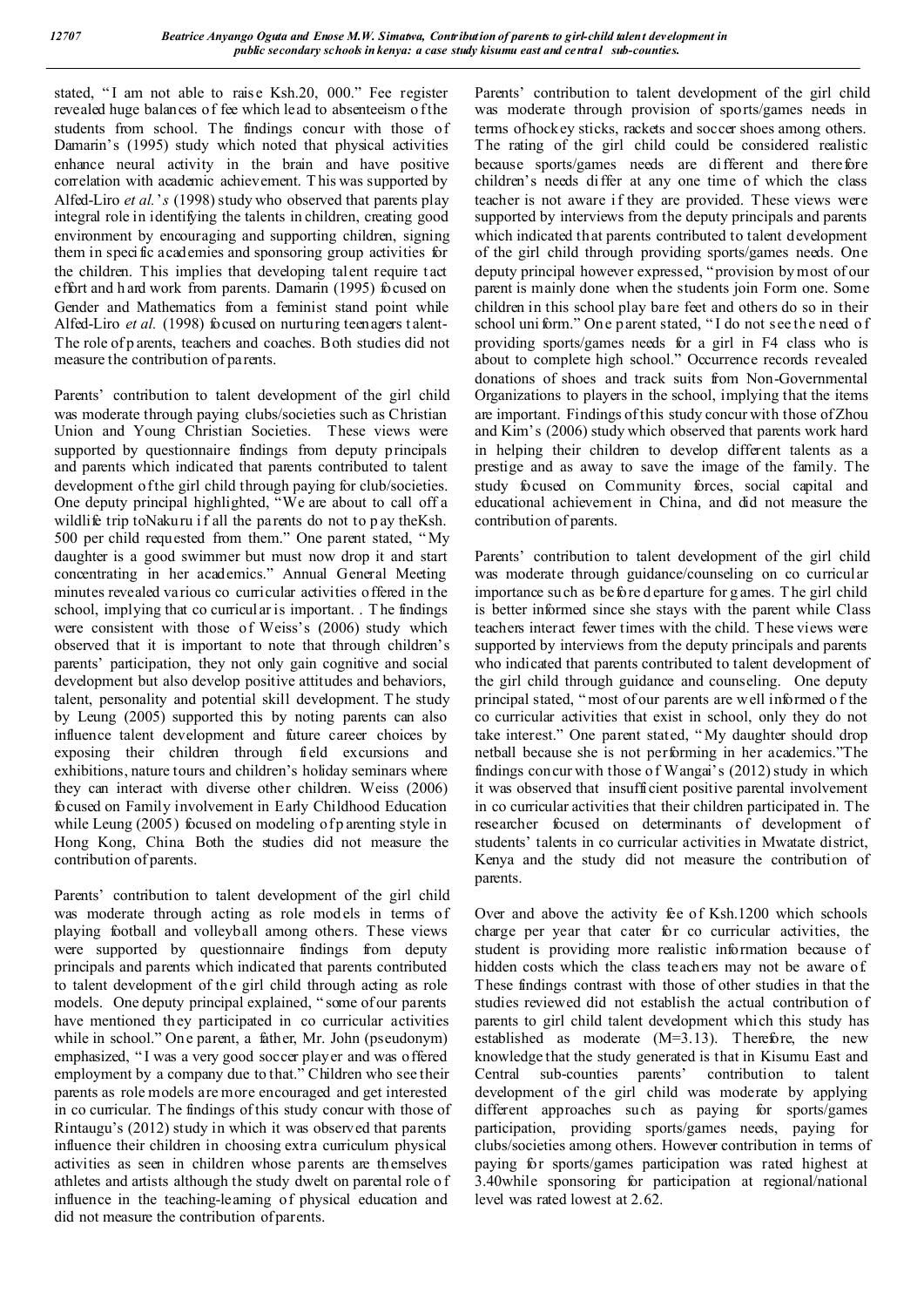The performance of students in talent development is generally below average as evidenced in most p articipation that ends at county level. In Kenya performance in co curricular activities though important is never considered in grading students (Kisumu County Education Office, 2013). This is the reason some parents would not allow their children to engage in any co-curricular activities even if they were good and the school offers it. It is, therefore, important to enlighten parents on the significance of their contribution to girl child talent for enhancement of girls' talent development. Furthermore, good performance in co curricular activities is recognized by certificates and other prizes which could be an added advantage at other levels when seeking employment.

#### **Conclusion**

Parents' contribution to girl child talent development was moderate. This involved paying for academic tours, participation in clubs and societies and sponsorship for participation in sports, games, both outdoor and indoor at regional level.

### **Recommendations**

In the light of the findings that parents contribute to girl child talent development through paying for sports/games needs, providing sports/games needs, sponsoring child for participation at regional level and guidance and counseling on co curricular importance the study recommended that: School principals should enlighten parents on the signi ficance o f their contribution and their positive attitude towards co-curricular activities for enhancement of girl child talent development.

## **REFERENCES**

- Adeyemo, D.A. 2005. Parental involvement, interest in schooling and school environment as predictors of academic self-efficacy among fresh secondary school students in Oyo State, Nigeria," *Electronic Journal of Research in Educational Psychology*, Vol. 3, 1: 163-180.
- Alfeld-Liro, C., Fredricks, J.A., Hruda, L. Z., Patric, H., & Ryan, A. 1998, March. Nurturing teenagers' talent: The role of parents, teacher, and coaches.
- Annie, W., Howard, S.W., & Mildred, M.W. 1996. "Achievement and Ability Tests -Definition of the Domain", *Educational Measurement* 2, University Press o f America: 2–5, ISBN 978-0-7618-0385-0.
- Baumrind, D. 1966. "Effects o f Authoritative Parental Control on Child Behavior". *Child Development.* 37 4: 887–907.
- Bempechat, J. 1992. The Role of Parent Involvement in Children's Academic *Achievement*. *The School Community Journal,* 22: 31-42.
- Bempechat, J., & Wells, A. S. 1989. Promoting the achievement of at-risk students. *Trends and Issues No. 13.*  New York: ERIC Clearing house on Urban Education, Teachers College Columbia University.
- Chand, S.P. 2012. The Role of Parents in Maintaining Discipline among Form 4 Secondary School Students in Fiji. *The International Journal's Research Journal* of *Social Science and Managemen*t. 2: 6.
- Chinyoka, K., & Naidu 2013. Unchanging the caged. Exploring the impact of poverty on the academic performance of Form Three Learners in Zimbabwe. *International*

*Journal of Educational Sciences*. 6: 203-213.

- Chinyoka, K., & Naidu. 2014. Influence of Home B ased Factors on the Academic Performance of Girl Learners from Poverty Stricken Families: A case of Zimbabwe. *Mediterranean Journal of Social Sciences*. Vol. 5 No 6.
- Clark, M. J., & Grandy, J. 1984. Sex differences in the academic performance of Scholastic Aptitude Test takers College Board Rep. No. 84 – 8; Educational Testing Science Research Rep. No. 84 – 43. New York: College Entrance Examination Board.
- Clark, R. 1983. *Family life and school achievement: Why poor black children succeed* and *fail.* Chicago: The University of Chicago Press.
- Cohen, P. 1996. "How can generative theories o f the effects o f punishment be tested?" *Pediatrics* 98 4 Pt 2: 834–836. PMID 8885983.
- Cohen, L., & Manion. 1995. *Research methods in Education* 4 th ed. London: Biddles Ltd.
- Coleman, J., Campbell, E., Hobson, C., McPartland, J., Mood, A., Weinfeld, F., & York, R. 1966. *Equality of Educational Opportunity. Washington, DC: US Government* Printing *Office.*
- Cook, P.J., MacCoun, R., Muschkin, C., & Vigdor, J. 2008. The negative impacts of starting middle school in sixth grade. *J. Policy Analysis Manage*. 271: 104-121.
- Damarin, S. 1995. Gender and Mathematics from a feminist standpoint. In W. G. Secada, E., Fennema, & Adajan, L.B. Eds., New directions for equity in mathematics education 242-257. New York: Cambridge University Press.
- DePlanty, J., Coulter-Kern, R., & Duchane, K.A. 2007. Perceptions of Child Involvement in academic achievement. *Journal of Educational Research*, 1006:361- 368.
- Duckworth, A. L., & Seligman, M.E.P. 2006. Self-Discipline Gives Girls the Edge: Gender in Self-Discipline, Grades and Achievement Test Scores. *Journal of* Educational *Psychology.* Vol. 98. No. 1, 198-208. Doi: 10.1037/0022- 0663.98.1.198.
- EA Posts. 2014. Most girls in Kenyan high schools turning to Lesbianism. Eaposts.com 20.03.2013.
- Eccles, J.S. 1993. School and family effects on children's interests, self perceptions and activity choices. In J. E. Jacobs Ed., *Developmental Perspectives on motivation,* 40 of the Nebraska Symposium on Motivation, 144- 208.Lincoln: University of Nebraska Press.
- Epstein, J. 1989. Family structures and student motivation: A developmental perspective. In *Research on motivation in education 3: Goals and cognitions,* edited by C. Ames and R. Ames. New York: Academic Press.
- Eweniyi, G.D. 2002. The impact of family structure on university students' academic performance. Olabisi Onabamijo University, Ago –Iwoye. *Ilorin Journal of Education,* 21**:** 19-25.
- Fatokun, K.V.F. 2007. Child abuse and educational attainment of secondary school students in science subjects. *Journal research in national development* 5 2: 118- 123.
- Ferguson, R.F. 2007a. Research-based tips for high achievement parenting. Retrieved from http://groundcontrolparenting.wordpress.com/2011/03/05/d r-ronald-ferguson-what-parents-can-do/
- Grolnick, W.S., Friendly, R.W., & Bellas, V.M. 2009. Parenting and children's motivation at school. In K. R.Wentzel & Wigfield A. Eds, Handbook o f motivation at school, 279-300. New York & London: Routledge.
- Gangelosi, J.S. 1997. Classroom strategies -Gaining and Maintaining Students' Cooperation. New York: Longman.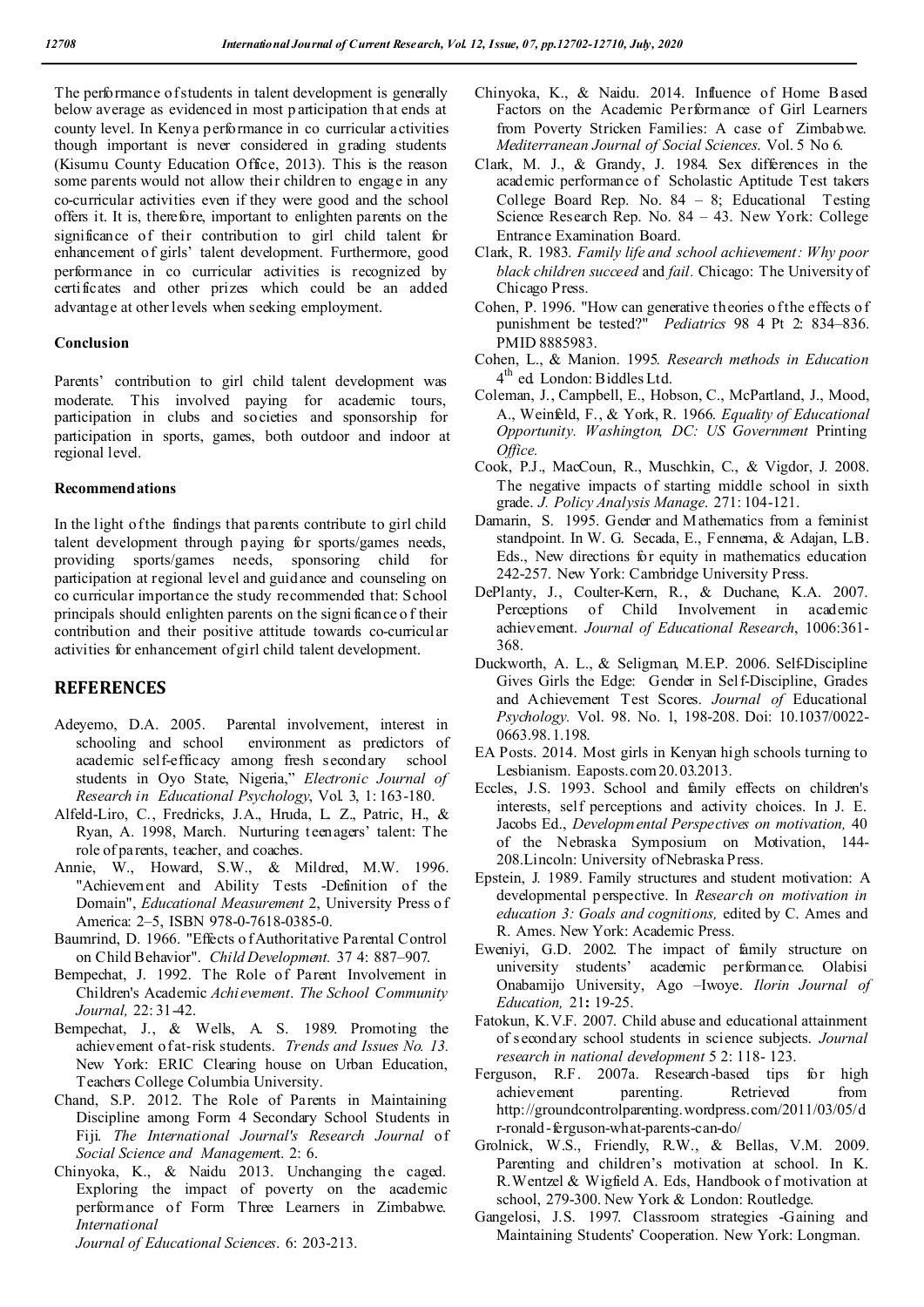- Gardner, H. 1995. Cracking open th e IQ box. In S. Fraser Ed. *The bell curve war: Race, intelligence, and the future of America* pp. 23–35. New York: Basic Books.
- Gershoff, E.T. 2002. Corporal Punishment by Parents and Associated Child Behaviors and Experiences: *A Meta-Analytic and Theoretical Review*. Vol. 128, 4: 539-579.
- Gershoff, E.T. & Bitensky, S.H. 2007. The case against corporal punishment of children: Converging evidence from social science research and international Human Rights Law and implications for U.S. public policy. *Psychology, Public Policy* and *Law*; 134: 231-272.
- Gitome, J.W., Katoka, M.T., & Nyabwari, B.G. 2013. Correlation between students' discipline and performance in the Kenya certificate of secondary education. *International Journal of Education and Research,* 18: 1-10.
- Greydanus, D.E., Pratt, H.D., Spates, C.R., Blake-Dreher A.E., Greydanus-G. MA, & Patel, D.R. 2003. Corporal punishment: Position Statement of Society for Adolescent Medicine. *J Adolescence Health* 32:385-393.
- Hoover-Dempsey, K.V., & Sandler, H.M. 1995. Parental Involvement in Children's Education: Why Does It Make a Difference? *Teachers College Record* 972: 312-323.
- Human Rights Watch. "Kenya. 2008. Government Should End All Corporal Punishment." Retrieved from www.hrw.org/news/2008/07/22/kenyagovernment-shouldend-all- corporal-punishment on 23 July 2008.
- Hyman, I.A. 1996. Using research to change public policy: Reflections on 20 years of effort to eliminate corporal punishment in schools. *Pediatrics;* 98 Suppl:818-821.
- Jones, V. F., & Jones, L.S. 1995. Comprehensive classroom management: Creating positive learning environment for all students. Boston: Allyn and Bacon.
- Juma, L.S.A., & Simatwa, E.M.W. 2014. Impact of Cultural Factors on girl students' Academic Achievement in Secondary Schools in Kenya. A Case study of Kisumu East District. *Education Research*. 5 5:166-178.
- Katherine, M. 2007 November. "Maternal Education and Children's Academic Achievement During Middle Childhood". *Developmental Psychology* 43: 1497– 1512. Doi:10.1037/0012-1649.43.6.1497.
- Keith, T. Z., Keith, B. P., T routman, G. C., Bickley, P. G., Trivette, P. S, & Singh. 1993. " Does parental involvement affect eighth –grade student achievement? Structural analysis of natural data," *School Psychology Review*, Vol. 22, No. 3: 474-496.
- Kisumu County Education Office. 2013. Kisumu County Education and Prize Giving Day. Enhancing Quality Education to spur Development within Kisumu County.
- Kisumu County. 2013. Kisumu County Sector Strategic Plan, " Quality Education for All."
- Koros, P. K., Sang, A. K., & Ngware, M.W. 2013. Principals' and Students' Perceptions on Parental Contribution to Student Guidance and Counseling in Secondary Schools in Kenya: The case of Public Secondary Schools in Kericho District. *International Journal of Innovative Education Research* 1 1:40-58.
- Lanford, J. 1996-2015. Physical discipline makes children anxious and aggressive. Retrieved from http://www.naturalchild.org/research/discipline.html. on 20/5/2015 at 11.00pm
- Lareau, A. 1987. Social class differences in family-school relationships: The importance of cultural capital. *Sociology of Education* 60 April: 73-85
- Larzelere, R.E. 2000. 'Child Outcomes of Non-abusive and Customary Physical Punishment by Parents: An Updated

Literature Review', *Clinical Child and* Family *Psychology Review*. 3**:**199-221.

- Leedy, P.D., & Ormrod, J.E. 2005. *Practical Research-*Planning and Design 8<sup>th</sup> Edition, New Jersey: Pearson Merril Prentice Hall.
- Leung, C.H. 2005. Modelling of parenting style: A crosscultural study of Hong Kong Chinese and Anglo-Australian. *Journal of Basic Education*, 14: 23–47.
- Magnuson, K. 2007, November. "Maternal Education and Children's Academic Achievement during Middle Childhood". *Developmental Psychology* 43: 1497– 1512. doi:10.1037/0012-1649.43.6.1497.
- Max, I. 2011. Role of Discipline in the Effective Parenting of Children, British Columbia.
- McClure, T.E., & May, DC. 2008. Dealing with Misbehavior at Schools in Kentucky: Theoretical and contextual predictors of use of corporal punishment. *Youth and Society*; 393: 406-429.
- McGuiness, J. 1994. Teachers, Pupils and Behaviour: A Managerial Approach. London: Cassell.
- Ministry of Education. 2001. Report of the task force on Student Discipline and Unrest in Secondary Schools. Nairobi: Jomo Kenyatta Foundation.
- Mugenda, O.M., & Mugenda, A. G. 2003. *Research Methods; Quantitative and qualitative Approaches*. Acts Press, ICRAF Complex, United Nations Avenue Nairobi.
- Mwisukha, N., & Onywera 2003. The student development task and li festyle inventory: An approach to measuring students psycho sociological development. *Journal of College student development*, 31: 108-120.
- Njoroge, P. M., & Nyabuto, A. N. 2014. Discipline as a factor in Academic Performance in Kenya. *Journal of Educational and Social Research.* Vol. 4**.** No. 1: 89-309. doi: 10.5901/jesr.2014.v4n1.289
- Office for Civil Rights. 2006. Civil rights data collection: Projected values for the nation. Washington, DC: U.S. Department of Education. 2007. Retrieved January 16, 2009, from http://ocrdata.e d.gov/ocr2006rv30/xls/2006Projected.html.
- Ogochi, G. 2011. Secondary School Teachers' Job Satisfaction and Teacher Effectiveness. Trans Mara West District, Kenya. Unpublished M.Phil. Thesis, Kampala International University, Kampala.
- Ogochi, G. & Thinguri, R. 2013. An evaluation of the effectiveness of co-curriculum policy in developing talent among the youths in secondary schools in Trans-Mara West Sub-county, Kenya. *Journal of Education and Practice:* 426; 77-81.
- Okeke, E.A. 1996. Women and girls participation in science, technology and mathematics: Educators as facilitators, paper presented at the  $8<sup>th</sup>$  Annual Conference of Nigerian academy of Education, Enugu.
- Oso, W.Y., & Onen, D. 2009. Writing Research Propos al and Report. Nairobi: Sitima.
- Otieno, T.A. 2012. Home based factors influencing girls' performance at Kenya certi ficate of Secondary education in Nyatike district, Kenya. Accessed http://erepository.uonbi.ac.ke:8080/xmlui/handle/12345678 9/7037. 17 December 2013.
- Pasternak, R. 2013. Discipline, Learning Skills and Academic Achievement. *Journal of Arts and Education.* 11: 1-11.
- Phillipson, S. 2006. Cultural variability in parent and child achievement attributions: A
- study from Hong Kong. *Educational Psychology*, 26, 625–642.